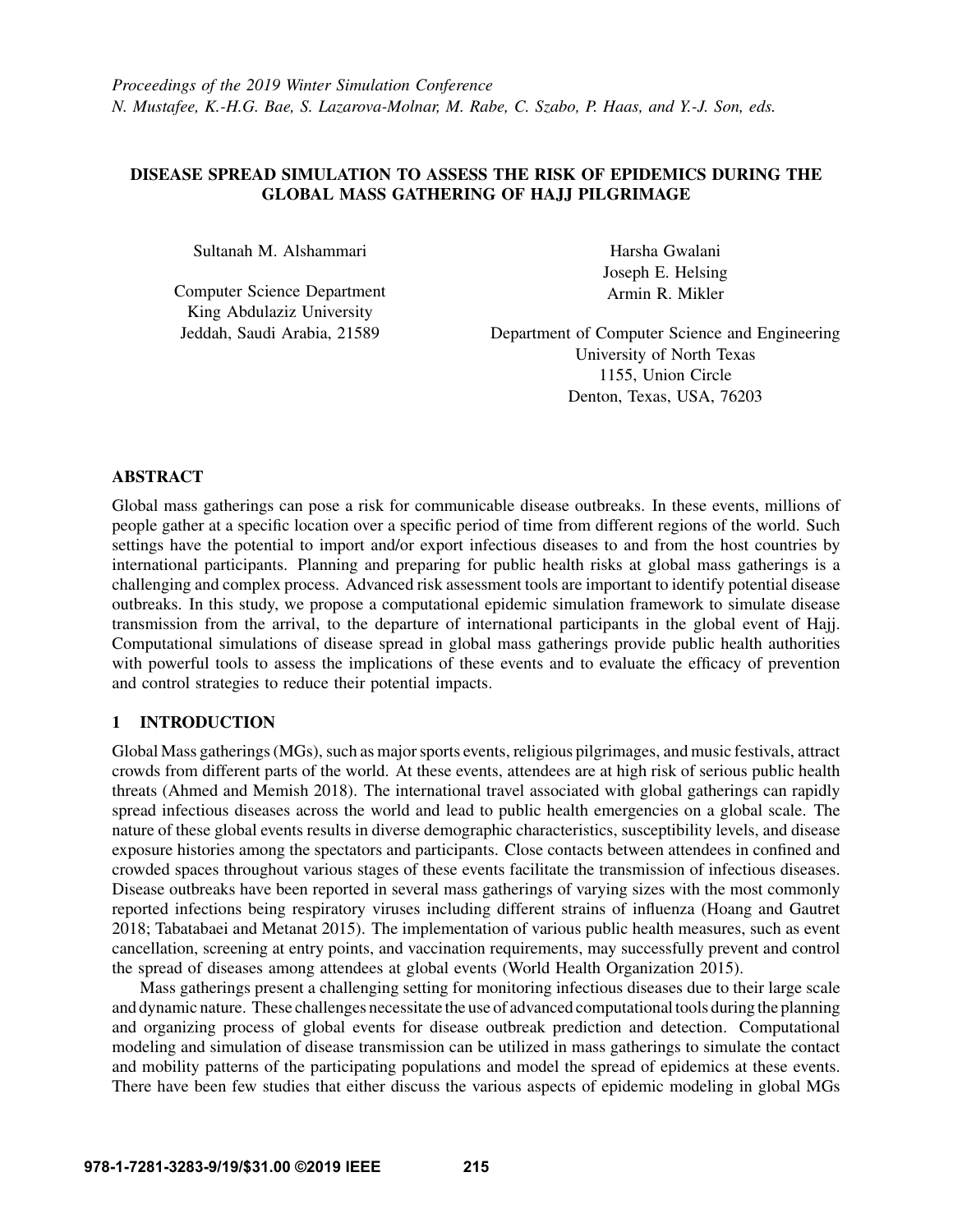in general [\(Chowell, Nishiura, and Viboud 2012\)](#page-10-1) or propose computational epidemic models targeting small-scale or local MGs [\(Shi et al. 2010;](#page-11-3) Stehlé et al. 2011).

This paper presents a computational epidemic simulation framework to assess the risk of disease outbreaks at the global event of Hajj, the Muslim pilgrimage to Makkah. Every year, approximately three million pilgrims arrive from over 186 countries to perform the Hajj at the holy sites in Makkah. The event of Hajj is characterized by limited geographical space and a short period of six days. Pilgrims in such an overcrowded and diverse gathering face serious risks of contracting communicable diseases [\(Rahman](#page-11-5) [et al. 2017\)](#page-11-5). The increasing number of pilgrims every year amplifies the risk of these various health threats to both the visiting pilgrims and potential contacts in their home countries. The vast majority of international pilgrims attending Hajj arrive from low-income countries with sub-standard or limited health care and disease surveillance systems, posing further challenges to public health authorities in Saudi Arabia to ensure the safety of all pilgrims. We use the proposed framework to simulate the outbreak of H1N1 at Hajj as a case study to demonstrate the simulation and analysis of various disease transmission scenarios throughout the stages of a global mass gathering from arrival to departure of participants in this study. The results are shown as a proof of concept and the framework can be used to simulate any close-contact disease in other mass gatherings.

In the next section, we provide a detailed description of the main components of the epidemic simulation framework. Section 3 explains the experimental setting and presents the results of the epidemic simulations during the main stages of the global event of Hajj. Finally, Section 4 concludes this paper with a summary of the main findings of the presented study.

## 2 METHODS

The computational epidemic simulation framework (Figure [1\)](#page-2-0) consists of a population model that generates a synthetic population of international participants based on data collected from previous Hajj seasons, a travel model to assign the arrival and departure patterns to the participants, an event model to manage stage settings, a contact model to generate contact rates and social mixing for each stage of the event, and finally an epidemic model to classify and track the transmission of the disease among the participants.

## 2.1 Travel Model

The majority of international participants in global mass gatherings arrive by air. In the event of Hajj, 92-94% of foreign pilgrims arrive by air via two main entry points, the Jeddah and Madinah international airports. The air-travel data of five Hajj seasons (2010-2014) is obtained from the Saudi General Authority of Civil Aviation (GACA). While the actual Hajj rituals last for 6 days, international pilgrims may arrive 30-35 days before the starting date of the Hajj and may stay for 30-35 days after the completion of the Hajj. The arrival process starts slowly with a few flights (6-14 flights per day) at the beginning and increases steadily until it reaches its peak during the last week of the arrival period with about 90-150 flights per day.

Unlike arrival rates, departure rates of the five Hajj seasons start with the highest rate in the first week of the departure period and decrease with time reaching the minimum rate on the last day of the departure period. Based on the collected data, the rates of arrival and departure of the international pilgrims are not expected to change significantly in future Hajj seasons as the majority of foreign pilgrims arrive from low-income countries. Most international pilgrims cannot afford the cost of accommodation to stay at the holy sites for a long time before or after the actual rites of Hajj.

For simulating the arrival and departure of Hajj pilgrims in Saudi Arabia realistically, the arrival and departure rates during previous Hajj seasons were analyzed. Based on this analysis, the arrival and departure periods were divided into several time intervals with different rates. The model generates daily flight arrival/departure data using a compound non-homogeneous Poisson process with fixed batch sizes for these time intervals. Rates of arrival and departure were obtained by averaging the number of flights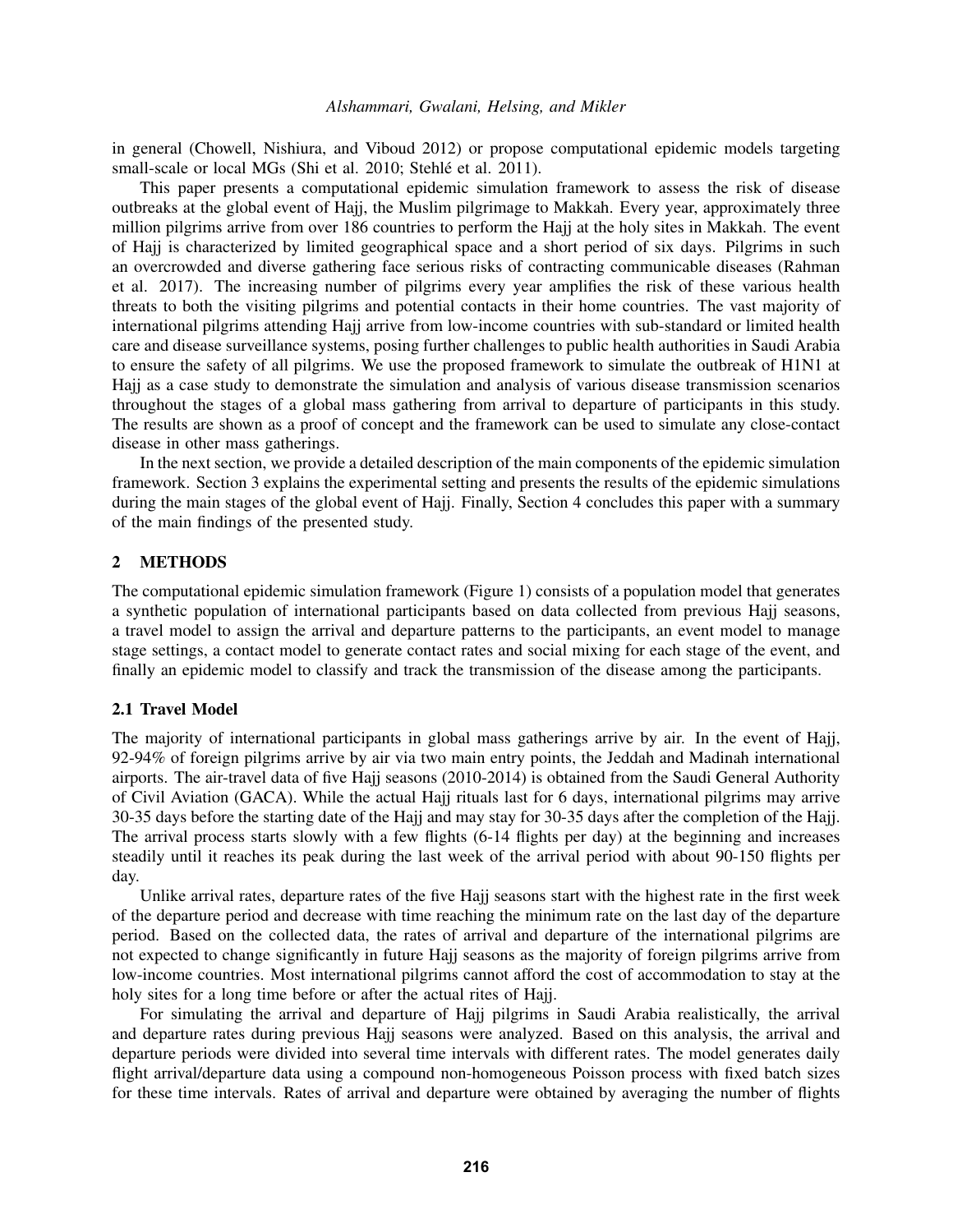

<span id="page-2-0"></span>Figure 1: An overview of the computational epidemic simulation framework proposed to simulate disease outbreaks at global mass gatherings.

per time interval for five Hajj seasons (2010-2014). Each flight is assigned several features, including the flight number, origin/destination, arrival/departure date and time, and the number of passengers.

#### 2.2 Population Model

The population model is used to generate a synthetic population for international pilgrims. Since the focus of this study is to simulate pilgrims and their interactions throughout the different stages of Hajj, sub-populations other than pilgrims, such as official workers and local residents of Makkah and Madinah, are not represented in this synthetic population. The number of international pilgrims is determined based on travel data generated by the travel model.

The population model creates pilgrim objects/agents based on the travel data. Each pilgrim has a unique identifier that can be used to assign, track, and update the movements and health status of that pilgrim. While the country of origin is assigned based on flight arrival data, the other demographic features, including, age and gender are attributed based on available statistics from related sources. To assign gender to each pilgrim, a random sample is generated using the binomial distribution. The population of pilgrims is divided into six age groups and each pilgrim is randomly allotted to one of these age groups maintaining the overall distribution of pilgrims by age. These attributes play a crucial role in determining social mixing and contact patterns during Hajj, and are be used by the event and contact model.

## 2.3 Event Model

All global mass gatherings start with the arrival stage, the actual event, and when the event is concluded all international participants depart back to their home countries. At these gatherings, participants may follow specific rituals or may attend/perform activities based on personal preferences. While data about travel patterns associated with the event is used and integrated by the travel model, data related to the setting and venues of the event is used by the event model to extract the main parameters to simulate each stage.

Depending on the current activity or stage, all participants or groups of participants are assigned to a specific location. Each location type represents a distinct environment for the simulation of the contagion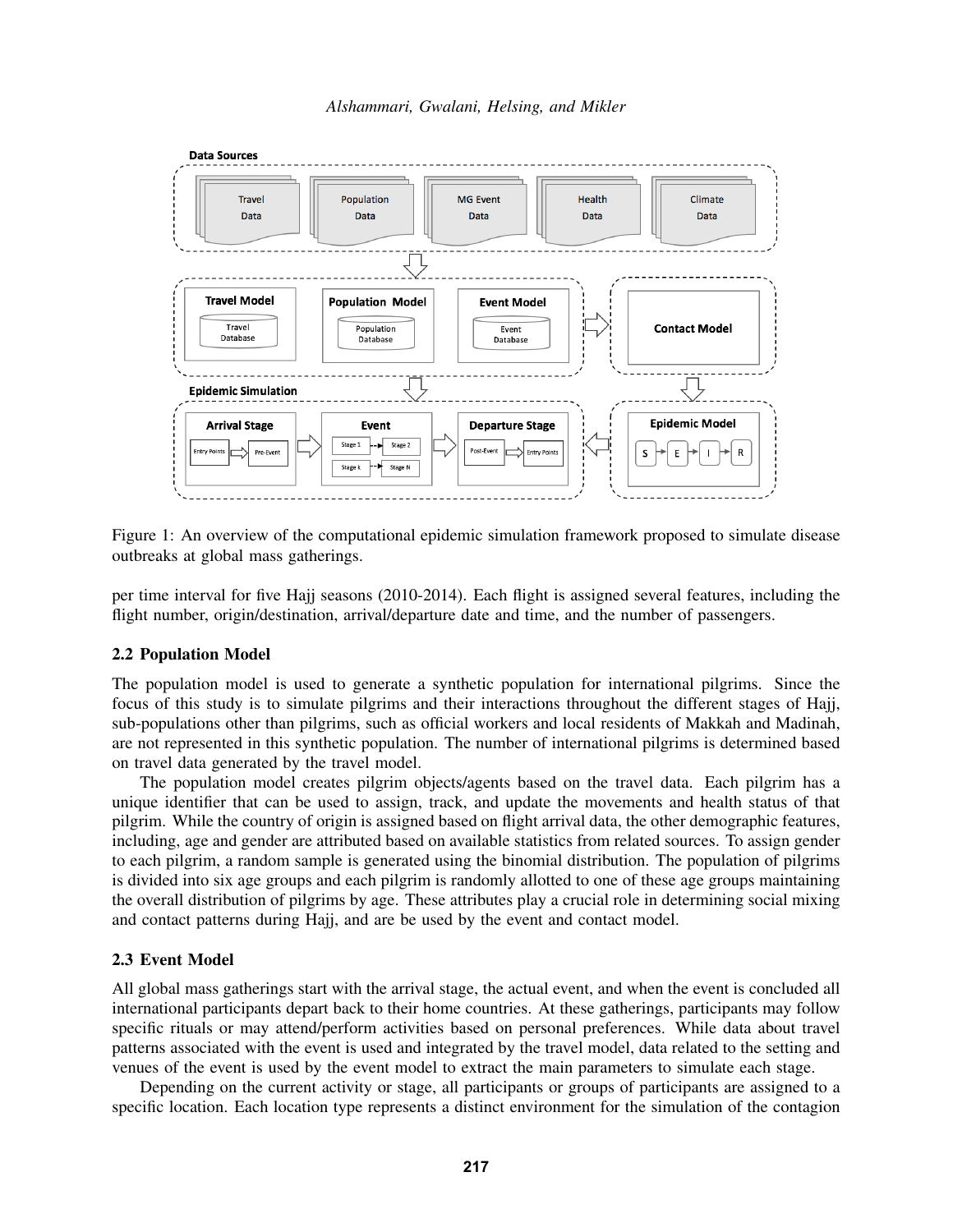process. Size and features of the expected population, the capacity of the location, the duration participants spend at that location, potential social mixing, and possible activities that will take place at a specific location direct the simulation of the disease spread at a particular location during a specific stage of the event. The event model maintains a location class with a list of generic features such as capacity, size, population density, and the number of units. This generic class can be extended to generate sub-classes of different locations based on the mass gathering under study. This model forms the core of the disease simulation framework at a global mass gathering as attributes like population density and capacity play a key role in determining the number and duration of contacts between individuals which in turn governs the transmission of disease.

### 2.4 Epidemic Model

The stochastic SEIR (Susceptible-Exposed-Infected-Recovered) model [\(Britton 2010\)](#page-10-2) is used to assign a disease status (susceptible, exposed, infectious, or recovered) to each individual based on the progression of the infection over time. The transition of individuals between these groups reflects the propagation of the disease in the population. After being in contact with an infectious individual, a susceptible individual may move to the exposed compartment, indicating that an individual is infected but not yet infectious. Individuals move from the exposed compartment to the infectious compartment at the end of the latent period and can transmit the disease to other susceptibles. An infectious individual recovers from the disease after the infectious period and may gain immunity to the disease.

The infectious period starts with an individual being asymptomatic. It is important to include the asymptomatic infectious disease status to simulate the transmission of the disease in global mass gatherings. Asymptomatic individuals cannot be detected during screening of symptoms at entry points which means they can join other participants and transmit the disease. Furthermore, since asymptomatic individuals do not show any symptoms, fewer preventative measures or behaviors will be taken either by them or other susceptible individuals near them. However, due to a lack of clear and consistent transition rate from the onset of infectiousness to the onset of symptoms for the H1N1 infection, the asymptomatic state is not included in all conducted simulations of disease spread at the different stages of Hajj. Given reliable data, however, the framework can be extended to take into account the asymptomatic infectious state.

## 2.5 Contact Model

The transmission of an infectious disease is influenced by the number of contacts per individual per unit of time and the mixing patterns for individuals in a population. Most existing studies have explored rates and patterns of contacts in various confined settings such as households, schools, and workplaces. However, there is a lack of information about the number of contacts and the social mixing in large or open settings with high population densities such as airport terminals and mass gatherings. Contact rates in a location setting are dependent on the population density at the location, hence instead of using a constant contact rate for the entire simulation, we employ the spatial kernel density function described in [\(Hu, Nigmatulina,](#page-11-6) [and Eckhoff 2013\)](#page-11-6) to approximate the number of contacts per day for each pilgrim at each stage of the Hajj. Equation [1](#page-3-0) estimates the contact rate relevant for disease transmission where  $r$  is the maximum infectious radius of the disease being modeled. In respiratory diseases such as Influenza, the infectious diameter is determined by how far disease droplets travel in the air when an infected person sneezes, coughs, talks, or breathes. For influenza the value of *r* has been shown to be 6 feet [\(Fiore et al. 2011\)](#page-10-3).  $\rho_0$  is the maximum population density in that location, and  $\rho$  is the average population density. *c* is the fraction of contacts each individual has among the calculated effected population. In this model, the contact rate decreases with distance, and shows an initial growth with an increase in density, but saturates for higher values of  $\rho$ which represents realistic contact behavior between individuals.

<span id="page-3-0"></span>
$$
C = c\pi \rho_0 (1 - e^{-r^2 \frac{\rho}{\rho_0}})
$$
\n<sup>(1)</sup>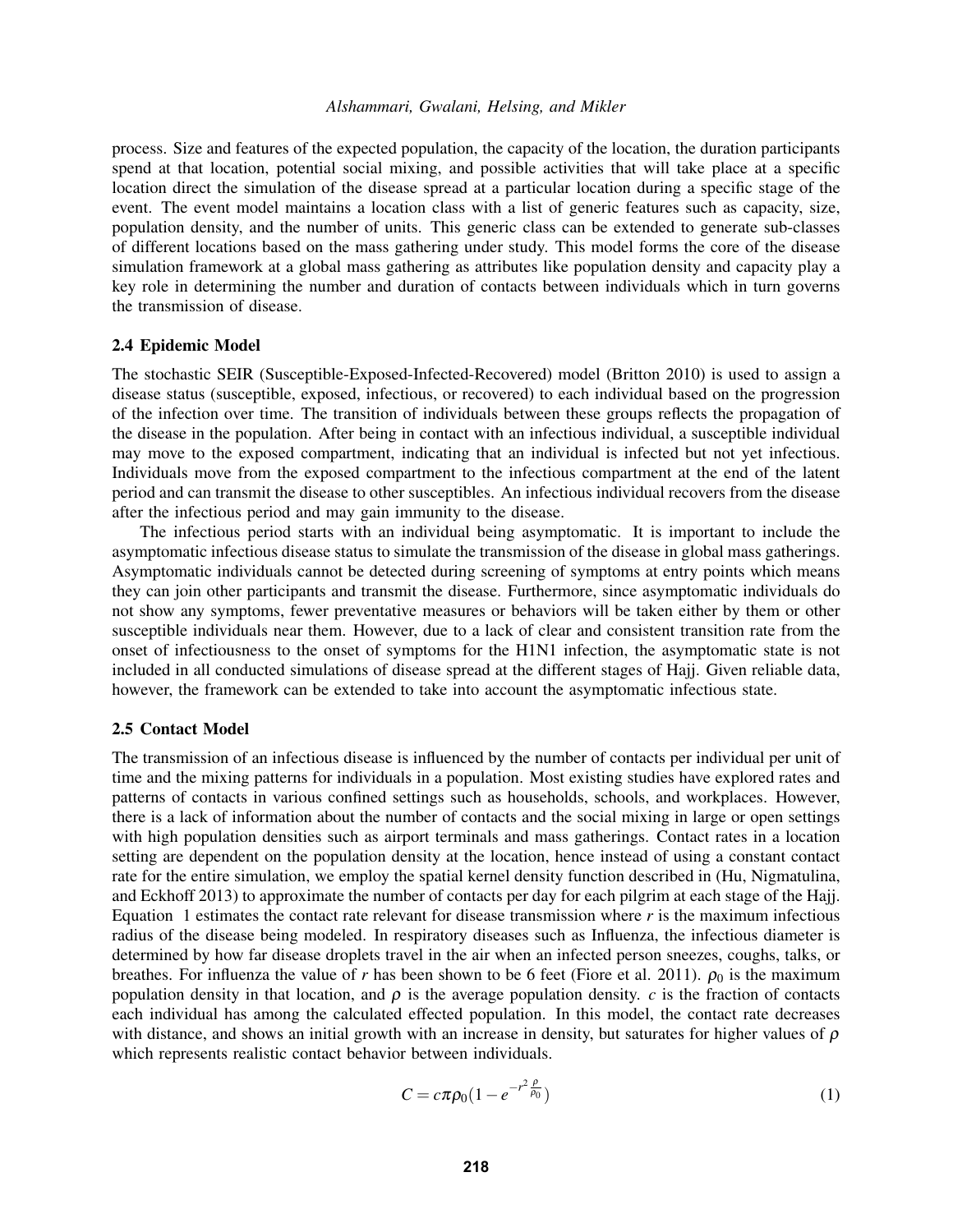The variations in contact patterns at global mass gatherings arise from event type and venue, population density, participants demographics, and cultural differences. The contact patterns and the movements of the pilgrims are influenced by their characteristics. For instance, international pilgrims arrive from the same country or speak the same language have a higher likelihood to interact with each other for a longer period of time. Upon their arrival, international pilgrims are clustered into six establishments based on their countries. These clusters of pilgrims may mix together in various locations while staying at Makkah or Madinah prior to Hajj, during the rituals, and after completing Hajj and waiting for departure.

#### 2.6 Agent-Based Simulation

Agent-based modeling can be used to simulate disease transmission at an individual level providing a realistic representation of epidemic progress among individuals. Agent-based models have been widely used in epidemic simulations in the past. For example, Carley et al. [\(Carley et al. 2006\)](#page-10-4) proposed a BioWar simulation tool that combines several computational models such as a multi-agent model, a spatial model, social networks, and a disease model into a single integrated system that simulates the impact of a bioterrorism attack on a city using census, school district demographics, and other publicly available data. In another small scale study, Patlolla et al. [\(Patlolla et al. 2004\)](#page-11-7) developed a computational model to analyze tuberculosis outbreaks in a homeless shelter using an agent-based modeling tool (StarLogo).

In this study, agent-based modeling is used to simulate the disease progression and interactions between pilgrims at the main stages of Hajj. Figure [2](#page-5-0) illustrates the sequence and duration of the stages of Hajj. Every agent represents a pilgrim or a group of pilgrims. A pilgrim agent maintains demographic, health, arrival, and event-related attributes. Depending on the simulation settings, an agent may follow preventative behaviors such as wearing a mask, sanitation or distancing from symptomatic individuals. A location parameter is assigned to each agent to track the current location of the agent and it can be determined on the basis of the current stage or ritual, or based on a likelihood of remaining at a specific location or move to a different location(s). Managing millions of agents at all the stages is both memory and time prohibitive, therefore the pilgrim agents are aggregated by country, gender or other demographic features to form sub-population agents for stages in which it is known that contacts between pilgrim agents from two groups are impossible or highly unlikely.

Each pilgrim can interact with other pilgrims while respecting the time and space constraints of the stage or ritual being simulated. In every simulation, interaction patterns will be guided using the contact model and the contagion process is simulated according to the epidemic model. If an infected agent interacts with a susceptible agent, there is a possibility of disease transmission. Throughout the different simulations, instances of infection transmission are recorded and corresponding parameters of the affected agents are updated. Each simulation loads pilgrims from the population database to simulate their interactions and to run the epidemic model. Updates of the epidemic-related fields associated with each pilgrim are uploaded to the population database.

In every agent-based simulation, a specific stage of the Hajj is captured, and the disease spread across pilgrims is simulated. Each simulation is controlled by specific parameters according to a stage or ritual being simulated. The outcome of the simulation during a stage is used in the simulation of the subsequent stage(s). The size of the time step of a simulation is selected according to the estimated time of each stage and the duration of the entire event. Depending on the mass gathering individuals may participate for several days or a few hours per day. Hence, the simulation may have an hourly or daily step size.

## 3 DISEASE SPREAD SIMULATIONS AND RESULTS

There are several factors that can affect the spread of communicable diseases at a global event, including, environmental and hygienic conditions at the host nation, timing and season of the event, duration of the event, global outbreaks, the density of participants and their origins. In general, global mass gatherings are characterized by conditions that contribute to the transmission of close-contact infections, including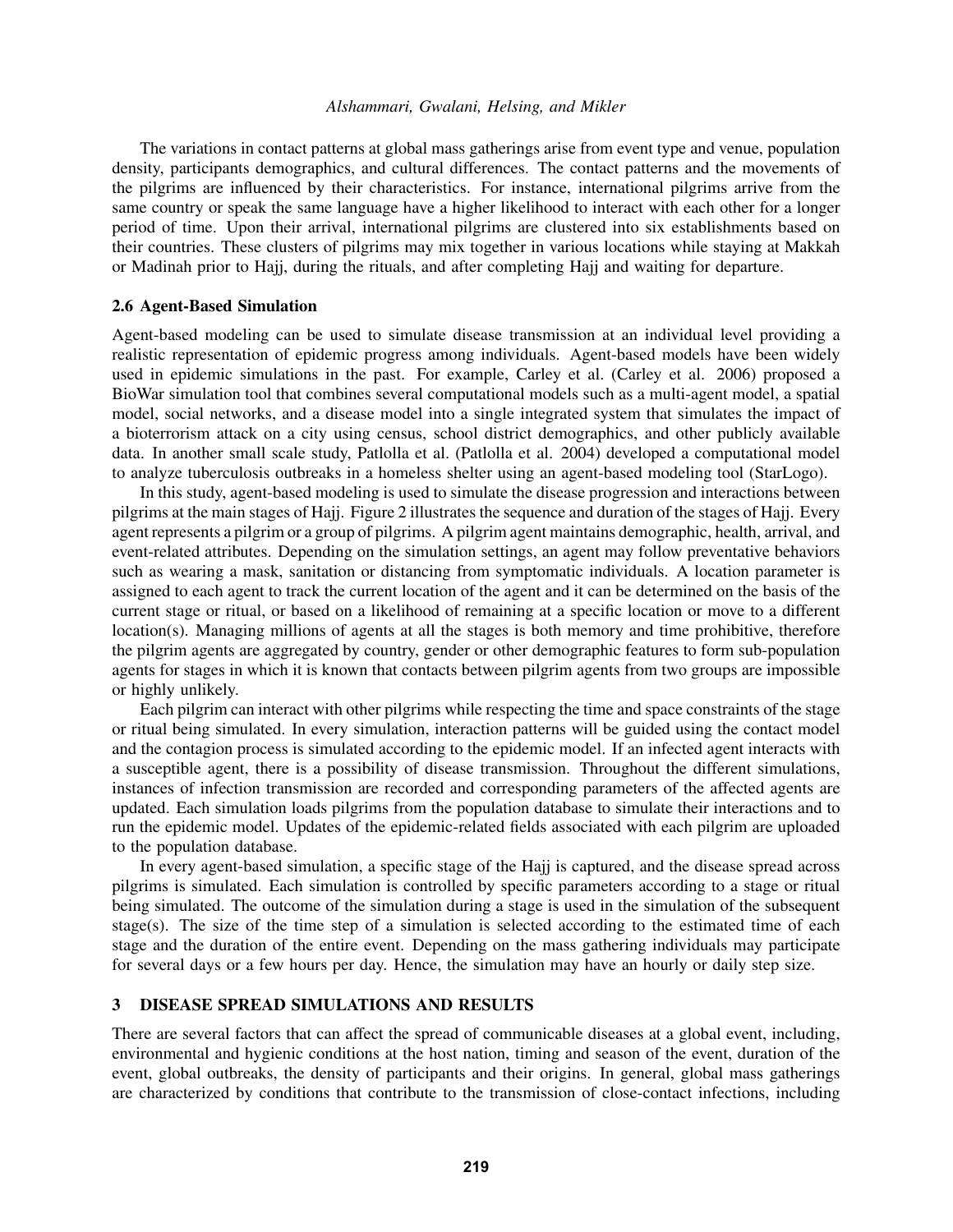



<span id="page-5-0"></span>Figure 2: Illustration of the sequence and duration of the main stages of the Hajj.

several types of influenza. In this study, the epidemiology of influenza A H1N1 virus (Table [1\)](#page-5-1) is used to parameterize the epidemic model.

<span id="page-5-1"></span>Table 1: Disease spread parameters used to simulate H1N1 outbreak.

| Parameter                        | Value                               | Reference                                |
|----------------------------------|-------------------------------------|------------------------------------------|
| Mean Latent Period               | 2.7 days (standard error of 0.214)  | (Jhung et al. $2011$ )                   |
| Mean Infectious Period           | 3.38 days (standard error of 0.673) | (Tuite et al. $2010$ )                   |
| Infectious Radius                | 6 feet                              | (Fiore et al. $2011$ )                   |
| Basic Reproduction Number, $R_0$ | $1.3 - 2.4$                         | (Boëlle et al. 2011; Fraser et al. 2009) |
|                                  |                                     | (Tuite et al. 2010)                      |

The international pilgrims were seeded with 0.2% infectious individuals from the total arriving pilgrims at Jeddah and Madinah airports over the entire arrival period at each airport starting from the first day of arrival. The number of infected individuals in a flight were calculated using a binomial probability distribution. Due to the uncertainty in epidemic models and their stochastic nature, Monte Carlo simulation of 100 realizations of each disease transmission scenario is used to capture the effect of randomness in disease transmission and interactions among participants. The final results of each disease spread simulation are summarized by averaging (arithmetic mean) the total number of individuals per each health status along with the confidence interval range ( $\alpha = 0.05$ ) across the 100 simulation runs.

## 3.1 Baseline Results

## 3.1.1 Arrival Stage

Simulating the movement and mixing patterns of international pilgrims during the arrival stage is divided into two phases: 1) Entry points phase and 2) Pre-Hajj phase. International pilgrims arriving at Jeddah airport must depart to Makkah and pilgrims entering the country via Madinah airport may stay in the holy city of Madinah for several days (up to 30-35 days), then travel to Makkah before the starting day of the Hajj rituals. The exclusive Hajj terminals at each airport restrict the movement of pilgrims within a limited area and exclude them from mixing with other incoming passengers. International pilgrims arrive in the same flight or within the same time slot often stay in confined spaces to complete the airport procedures. The contact rate and social mixing at this phase are influenced by the daily arrival rate of incoming flights and their origins.

The average time to complete these procedures at the two main airports ranges from 2 to 4 hours per flight. Since the duration of the epidemic simulation at the airport phase is shorter than the infectious and latent periods of the disease, there will be no changes in the infectious status or timer of the initially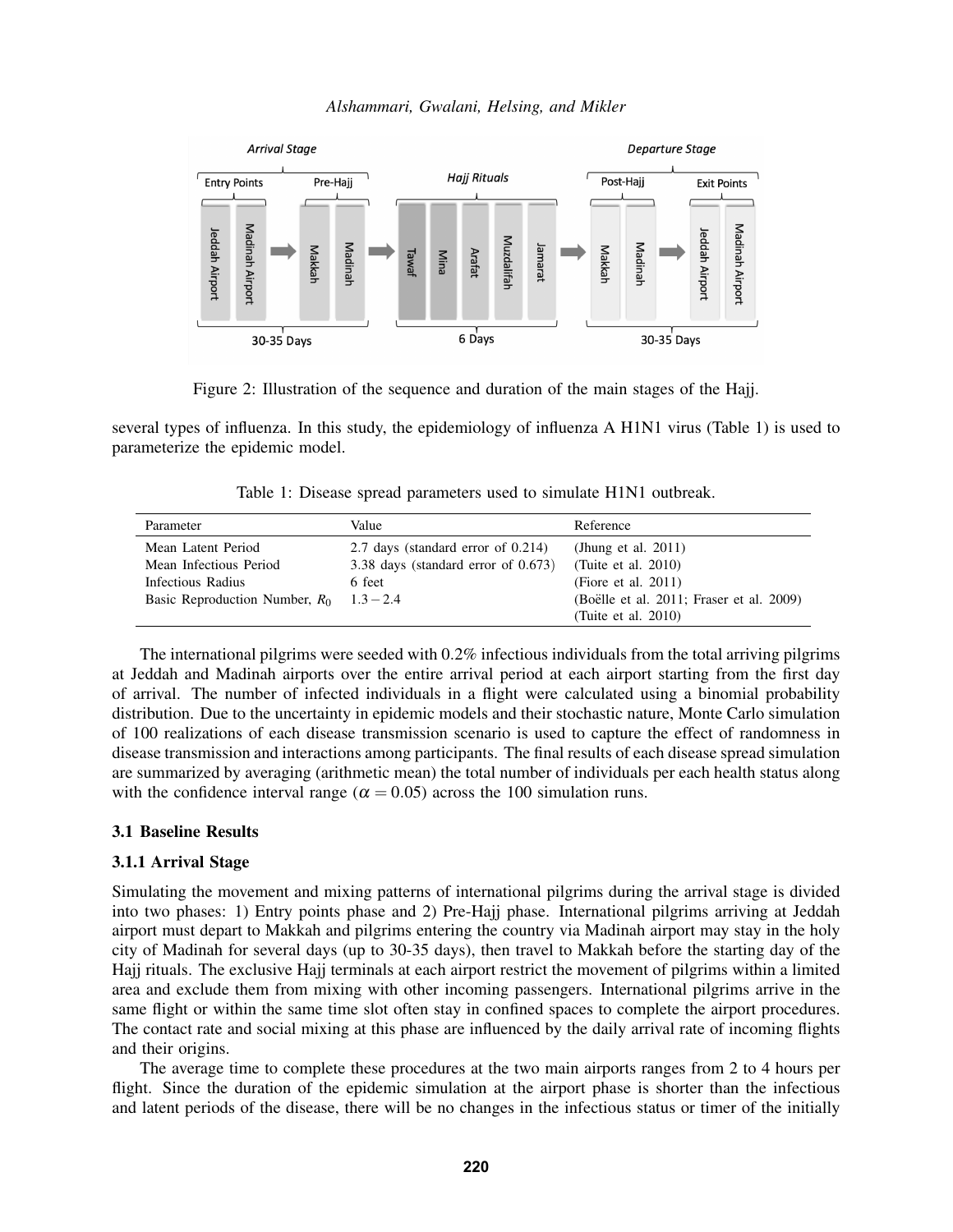infected pilgrims. As shown in Figure [3,](#page-6-0) the only change that can be seen after executing the epidemic simulation at both inside and outside airport phases is in the number of exposed pilgrims or new cases. At the end of the 35 days of arrival, 0.04% of the arriving pilgrims get infected at each airport.



<span id="page-6-0"></span>Figure 3: Daily results of disease spread simulation among arriving pilgrims during the airport phase.

While the mobility patterns of pilgrims at the entry points are restricted to particular areas within a limited time frame, no restrictions are applied on their movements during the entire period they spend at Makkah or Madinah in the pre-Hajj phase. In both cities, pilgrims move back and forth between their lodgings, grand mosque, and common areas such as shopping centers and public transportation. However, there is insufficient information about pilgrims'movements or accommodation arrangements during this phase. Hence, agent-based simulation of the pre-Hajj phase captures and simulates the interactions and disease spread among pilgrims at five distinct time slots per day reflecting the five prayers at the grand mosque in each city.

The number of pilgrims in Madinah each day is the difference between the daily arrivals from the airport and daily departures to Makkah. While there is a fluctuation in the population size in Madinah, the total number of pilgrims in Makkah increases on a daily basis by the international pilgrims arriving from Jeddah airport and pilgrims coming from Madinah during the pre-Hajj phase. Figure [4-](#page-7-0)(A) illustrates the disease outbreak curves in terms of the average number of exposed, infectious, and recovered pilgrims who are currently in Madinah. The results of disease spread simulation in Makkah during the pre-Hajj phase are shown in Figure [4-](#page-7-0)(B). Because of a low average departure rate from Madinah city to Makkah, the proportion of pilgrims arriving in Makkah from Madinah shows a minor impact on the prevalence and the total rate of infectious and exposed. At the end of the pre-Hajj phase in Makkah, 2.6% of the total 912,390 arriving pilgrims contracted the disease and they are either exposed (0.4%), infectious (0.5%), or recovered (1.7%).

#### 3.1.2 Hajj Rituals

Upon their arrival, international pilgrims are classified into six establishments based on their country of origin. In all Hajj rituals, international pilgrims must follow a timetable to complete the rituals according to their establishment. From the first day of Hajj, all pilgrims must move to their accommodation at the Mina campus where they stay during the Hajj. Table [2](#page-7-1) lists the duration, frequency, social mixing, and the location for each ritual of Hajj.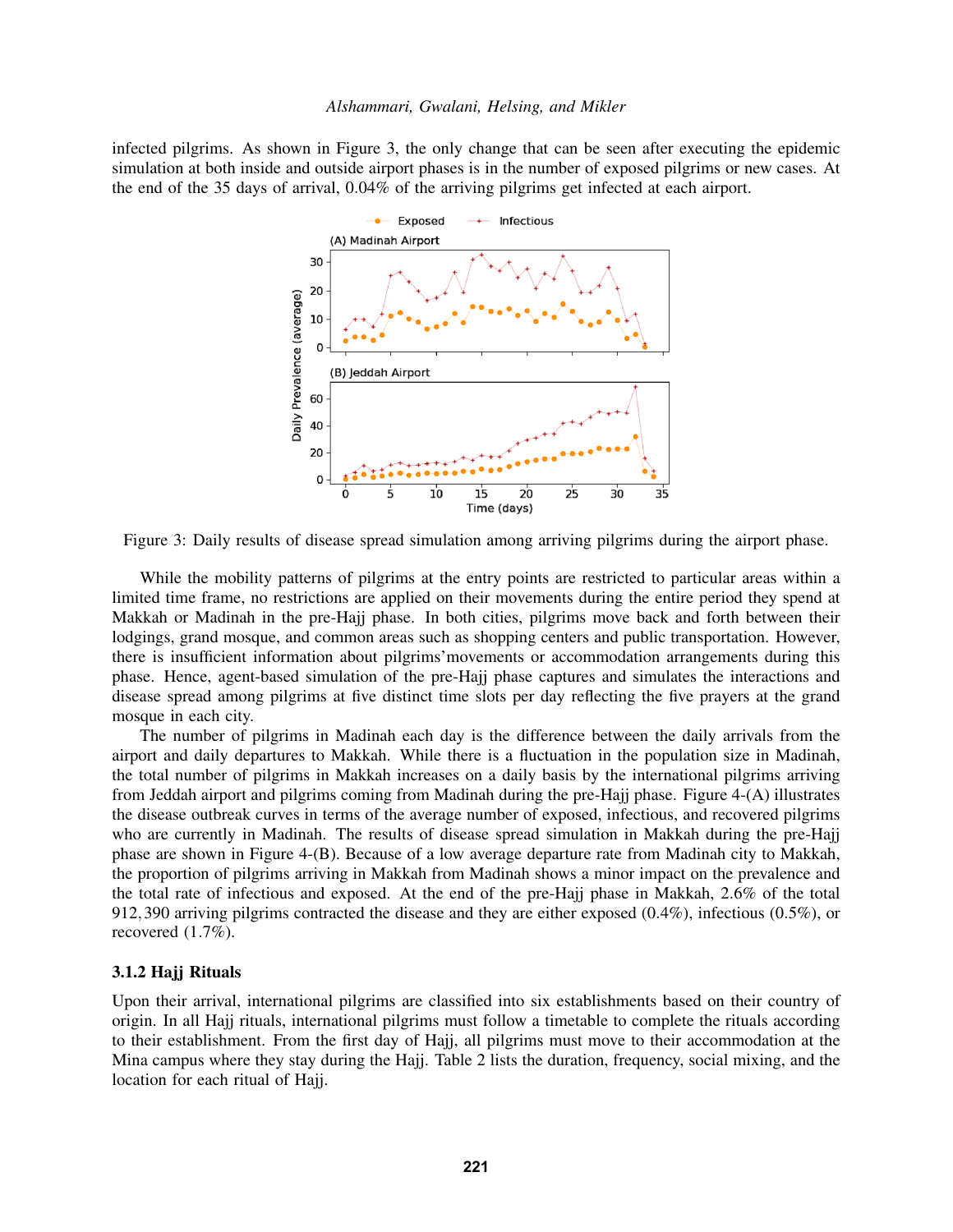

*Alshammari, Gwalani, Helsing, and Mikler*

<span id="page-7-0"></span>Figure 4: Disease transmission results among international pilgrims during the pre-Hajj phase at Makkah and Madinah.

In the agent-based model, relevant features of each agent can be used to aggregate several numbers of agents into a higher level to represent an entire establishment. For instance, the disease simulation among pilgrims at their accommodations in Mina requires further grouping of male and female pilgrims due to gender segregation at the campus of Mina. The implementation of the agent-based model allows the creation of sub-populations of female and male pilgrims who belong to the same establishment. The contacts between pilgrims are assumed to be homogeneous with a higher contact rate for intra-establishment contacts and a lower contact rate for inter-establishment contacts. By the end of the last Hajj ritual (Farewell Tawaf), 9% of the total international pilgrims contracted the disease and they were exposed (2%), infectious  $(3\%)$ , or recovered  $(4\%)$ .

| Ritual                | Location               | <b>Duration</b>    | Social Mixing                               |
|-----------------------|------------------------|--------------------|---------------------------------------------|
| Staying at Mina       | Mina campus            | 6-12 hours per day | Establishment-level with gender segregation |
| Staying at Arafat     | Arafat plain           | 12 hours           | Establishment-level with gender segregation |
| Staying at Muzdalifah | Muzdalifah plain       | 12 hours           | Individual-level                            |
| Stoning               | Jamarat bridge         | 6-12 hours per day | Establishment-level                         |
| Tawaf                 | Grand mosque in Makkah | 3-6 hours          | Establishment-level                         |

<span id="page-7-1"></span>Table 2: The main parameters used to guide the disease spread simulation at each ritual of Hajj.

## 3.1.3 Departure Stage

The international pilgrims are divided based on departure airports into two subpopulations. Pilgrims who are departing from Jeddah airport are assumed to spend the post-Hajj phase at Makkah and international pilgrims who arrived from Madinah airport are assumed to go back to the holy city of Madinah and stay at Madinah until their departure back to their home countries from Madinah airport. Similar to the pre-Hajj phase at each city, the disease spread simulation is conducted at the grand mosque during five-time slots reflecting the daily five prayers. The epidemic results of the last Hajj ritual, Farewell Tawaf, are used to simulate the disease spread among pilgrims during the post-Hajj phase at Makkah and Madinah.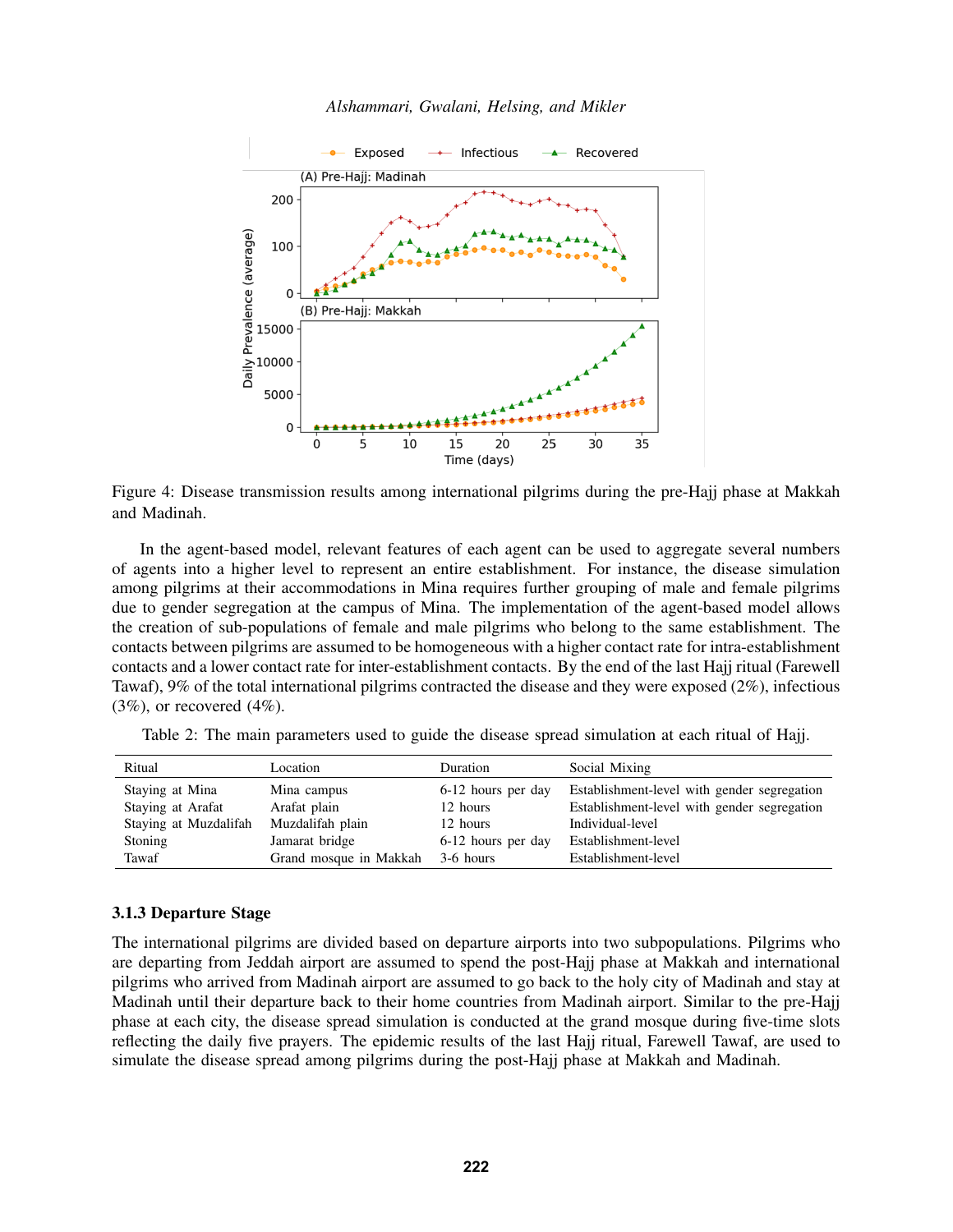Figure [5](#page-8-0) shows the number of individuals in the four disease compartments after the execution of the simulation during the post-Hajj phase in Makkah and Madinah. The average of the daily prevalence over 100 simulation runs is plotted in each curve in the figure. The reported numbers at the end of each simulation run reflect the numbers of pilgrims in each disease compartment after updating disease timers and changing disease status of infected pilgrims accordingly. Unlike the pre-Hajj phase at the arrival stage, the number of infectious individuals decreases over time as pilgrims are departing from Makkah and Madinah.

Table 3: Simulation Results: Breakdown of the health status of the pilgrim population on the last day or time each ritual of Hajj is completed.

| Ritual         | Susceptible     | Exposed       | Infectious      | Recovered   |
|----------------|-----------------|---------------|-----------------|-------------|
| Mina           | 840,623 (92%)   | 9,441(1%)     | 25,475 (3%)     | 36,851(4%)  |
| Arafat         | 880,221 (97%)   | 10,446(1%)    | 4,769 $(0.5\%)$ | 16,954(2%)  |
| Muzdalifah     | 875,870 (96%)   | $9,170(1\%)$  | $8,833(1\%)$    | 18,516(2%)  |
| Stoning        | 845,893 (93%)   | 14418 (1.5%)  | 23,157 (2.5%)   | 28,923 (3%) |
| Second Tawaf   | 87,1414 (95.5%) | 13,627 (1.5%) | $8,833(1\%)$    | 18516 (2%)  |
| Farewell Tawaf | 831,485 (91%)   | 18,579 (2%)   | 25,475 (3%)     | 36851 (4%)  |
|                |                 |               |                 |             |



<span id="page-8-0"></span>Figure 5: Disease transmission results among pilgrims during the post-Hajj phase at Makkah ad Madinah.

The duration of epidemic simulation at the airport phase is estimated to be in the range of two hours based on departure data. The daily changes in the number of new cases or exposed pilgrims after executing epidemic simulation at each airport are shown in Figure [6.](#page-9-0) The pattern of the number of infected pilgrims in Figure [6](#page-9-0) reflects the departure rates of international pilgrims at each airport. Based on the collected data of the daily number of Hajj exclusive flights departing from Jeddah and Madinah airports, the departure rate starts slowly with few flights on the first days. Then for the next two weeks, the departure rate reaches a daily average of 100 flights from Jeddah airport and 70 flights from Madinah airports.

To study the impact of contact rate and patterns on the progression of the disease, a simulation of the disease spread at the pre-Hajj phase is executed assuming a homogeneous mixing with a constant contact rate. By the end of the 35 days of arrival during the pre-Hajj phase, 95% of international pilgrims contracted the disease compared to 2.6% using our epidemic simulation framework.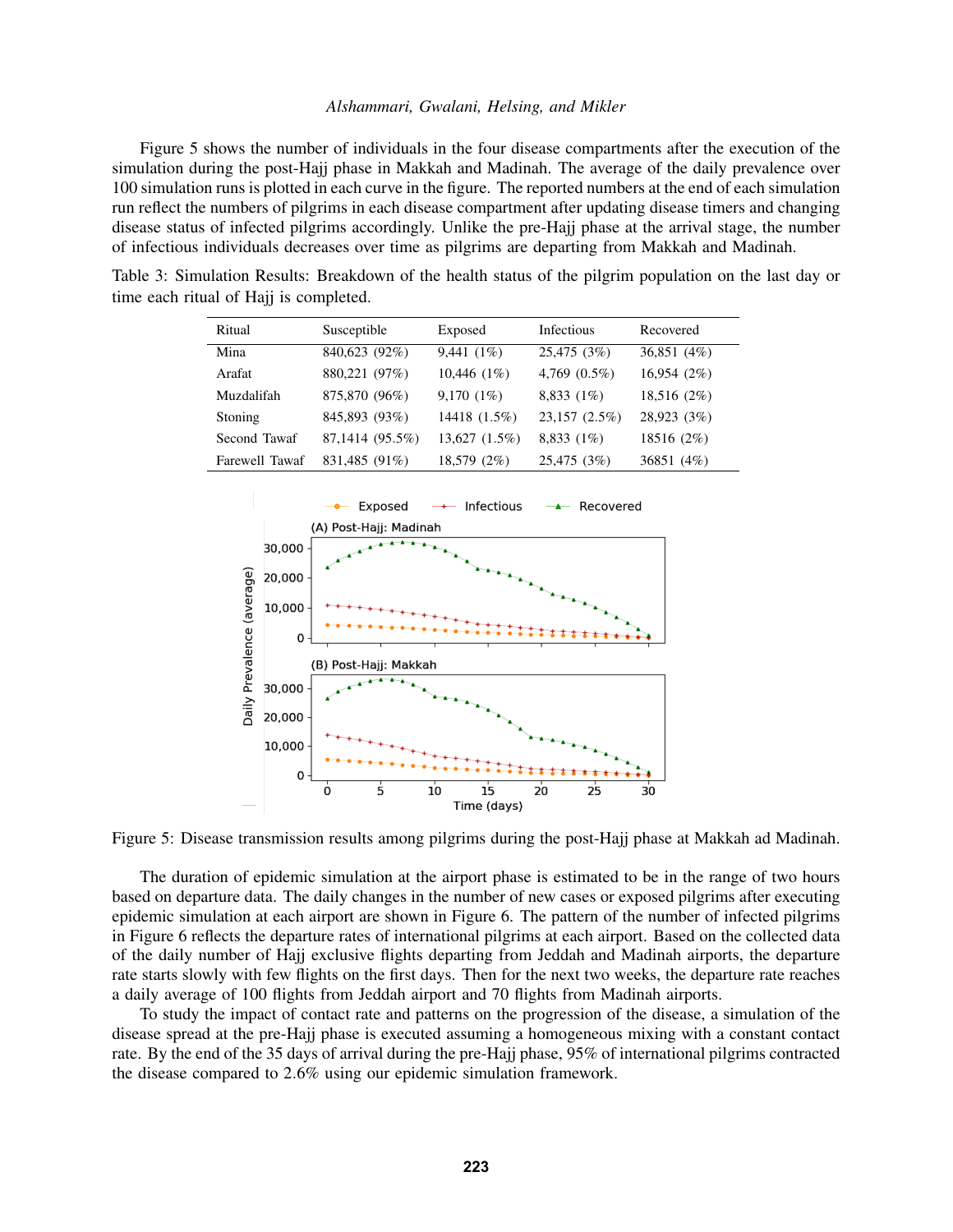

<span id="page-9-0"></span>Figure 6: The daily number of new cases among pilgrims departing back to their home countries at airport phase over the departure period of 30 days.

### 3.2 Preventative Measures Results

Various intervention procedures can be implemented in global mass gatherings by host countries upon the arrival of international participants such as vaccination requirements and screening at entry points. In addition to these measures, public health authorities in host countries and home countries of participants publish recommendations for attendees to maintain healthy and precautionary behaviors such as wearing a face mask, personal hygiene, and social distancing. The agent-based epidemic framework proposed in this study includes parameters to assign vaccination status and preventative actions for each individual. The vaccination coverage, the proportion of participants following a preventative behavior, and the effectiveness of each measure are input parameters for the framework and can be modified depending on the data. In the framework, the effect of each preventative measure is simulated by reducing the transmission probability by the effectiveness or efficiency of the applied measure.

To study the effectiveness of vaccination at the arrival stage of Hajj, we assume H1N1 vaccines administered at least 4 weeks prior to the arrival at Hajj. The effectiveness of H1N1 vaccine is assumed to be 75% [\(Khazeni et al. 2009\)](#page-11-10). Since keeping social distance is not a practical action during most of the stages in Hajj due to high population density, another preventative measure that can be explored when simulating disease spread at Hajj is wearing a face mask. While there are different types of face masks, such as surgical, N95, and N99 respirators masks, we assumed that pilgrims only have access to the surgical mask. If an infectious individual is wearing a surgical face mask, the value of effectiveness is set to 5%, and if a susceptible individual is wearing a surgical face mask, then effectiveness will be set to 2% [\(Tracht,](#page-11-11) [Del Valle, and Hyman 2010\)](#page-11-11).

Disease spread simulations are conducted at the pre-Hajj phase in both cities of Makkah and Madinah using different coverage rates of 10%, 15% and 25% from the whole population of pilgrims for each measure. In these simulations, pilgrims following the prevention measures are chosen randomly. While the cumulative number of cases at the end of the 35-days of arrival showed that the higher rate of vaccination can be an effective measure to control the disease spread and reduce the number of cases by 50%, the simulation results of wearing face masks are insignificant compared to baseline epidemic results.

## 4 CONCLUSION

The data-driven computational framework developed in this study effectively simulates the contagion process at the global religious gathering of Hajj from the arrival to the departure of the international participants. The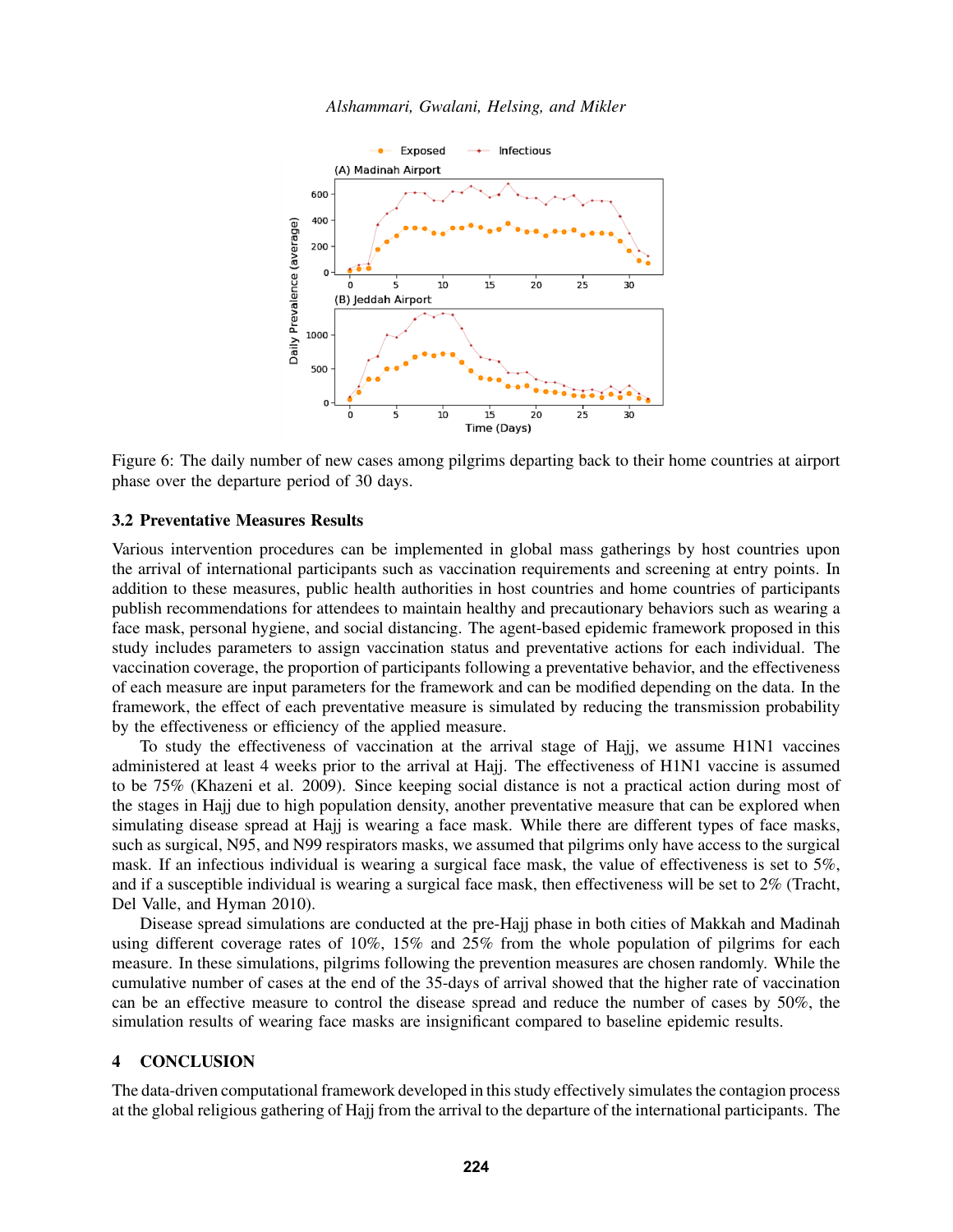implementation of the agent-based model to simulate the disease spread among international participants at the global event of Hajj provides a flexible aggregation of pilgrims at multiple levels according to the setting and requirement of each Hajj ritual or phase. The results obtained from the epidemic simulations in this framework show a substantial impact of the demographic and mobility patterns of the heterogeneous population of pilgrims on the progression of the disease spread in the different stages of Hajj. Additionally, these simulations suggest that the differences in the spatial and temporal settings in each stage significantly affect the dynamic of the contagion process. Finally, the epidemic simulations conducted at the different stages in this study illustrate the impact of the differences between the duration of each stage in the event and the length of the infectious and latent periods.

In pre-planned global events, it may not be possible to cancel, postpone or impose travel bans for the event in spite of potential health threats or ongoing disease outbreaks. Specifically, for religious pilgrimages like Hajj, it is impossible for the host nation to cancel the event or ban pilgrims from affected regions from participating. Therefore, the integration of computational tools with detailed data from official sources will allow public health authorities to estimate potential epidemics at each stage or day of the event and to evaluate the efficiency of control strategies to reduce their impacts. This study contributes to a better understanding of epidemic modeling in the context of global mass gatherings to predict the risk of disease pandemics caused by associated international travel.

This study demonstrates the feasibility of developing efficient computational simulations to track infectious diseases in global mass gatherings. The methodology of simulating disease spread at the main stages of a restricted mass gathering, such as the global event of Hajj, is transferable to other pre-planned global mass gatherings. However, in a more relaxed setting attendees have more independence to decide and time their activities, movements, and contact patterns. The agent-based model used in this study can be developed further to allow agents to make decisions about their movements and interactions with other agents based on a set of rules within the setting of the global event they are attending.

The growing applications of computational modeling and simulation in different areas of public health and the promising results of epidemic simulation and prediction in different settings, emphasize the need to resolve issues related to data sharing and privacy. The availability of required data about global mass gatherings and participants attending these events can result in reliable epidemic forecasting using computational tools. Public health authorities and epidemiologists need to combine their efforts with data scientists to improve disease monitoring in different settings including global mass gatherings.

## REFERENCES

- <span id="page-10-0"></span>Ahmed, Q. A., and Z. A. Memish. 2018. "From the Madding Crowd to Mass Gatherings-religion, Sport, Culture and Public Health". *Travel Medicine and Infectious Disease*.
- <span id="page-10-5"></span>Boëlle, P.-Y., S. Ansart, A. Cori, A.-J. Valleron et al. 2011. "Transmission Parameters of the A/H1N1 (2009) Influenza Virus Pandemic: a Review". *Influenza and Other Respiratory Viruses* 5(5):306–316.

<span id="page-10-2"></span>Britton, T. 2010. "Stochastic Epidemic Models: a Survey". *Mathematical Biosciences* 225(1):24–35.

- <span id="page-10-4"></span>Carley, K. M., D. B. Fridsma, E. Casman, A. Yahja, N. Altman, L.-C. Chen, B. Kaminsky, D. Nave et al. 2006. "BioWar: Scalable Agent-based Model of Bioattacks". *Systems, Man and Cybernetics, Part A: Systems and Humans, IEEE Transactions on* 36(2):252–265.
- <span id="page-10-1"></span>Chowell, G., H. Nishiura, and C. Viboud. 2012. "Modeling Rapidly Disseminating Infectious Disease During Mass Gatherings". *BMC Medicine* 10(1):159.
- <span id="page-10-3"></span>Fiore, A. E., A. Fry, D. Shay, L. Gubareva, J. S. Bresee, T. M. Uyeki, C. for Disease Control, P. (CDC) et al. 2011. "Antiviral Agents for the Treatment and Chemoprophylaxis of Influenza: Recommendations of the Advisory Committee on Immunization Practices (ACIP)". *MMWR Recomm Rep* 60(1):1–24.
- <span id="page-10-6"></span>Fraser, C., C. A. Donnelly, S. Cauchemez, W. P. Hanage, M. D. Van Kerkhove, T. D. Hollingsworth, J. Griffin, R. F. Baggaley, H. E. Jenkins, E. J. Lyons, T. Jombart et al. 2009. "Pandemic Potential of a Strain of Influenza A (H1N1): Early Findings". *Science* 324(5934):1557–1561.